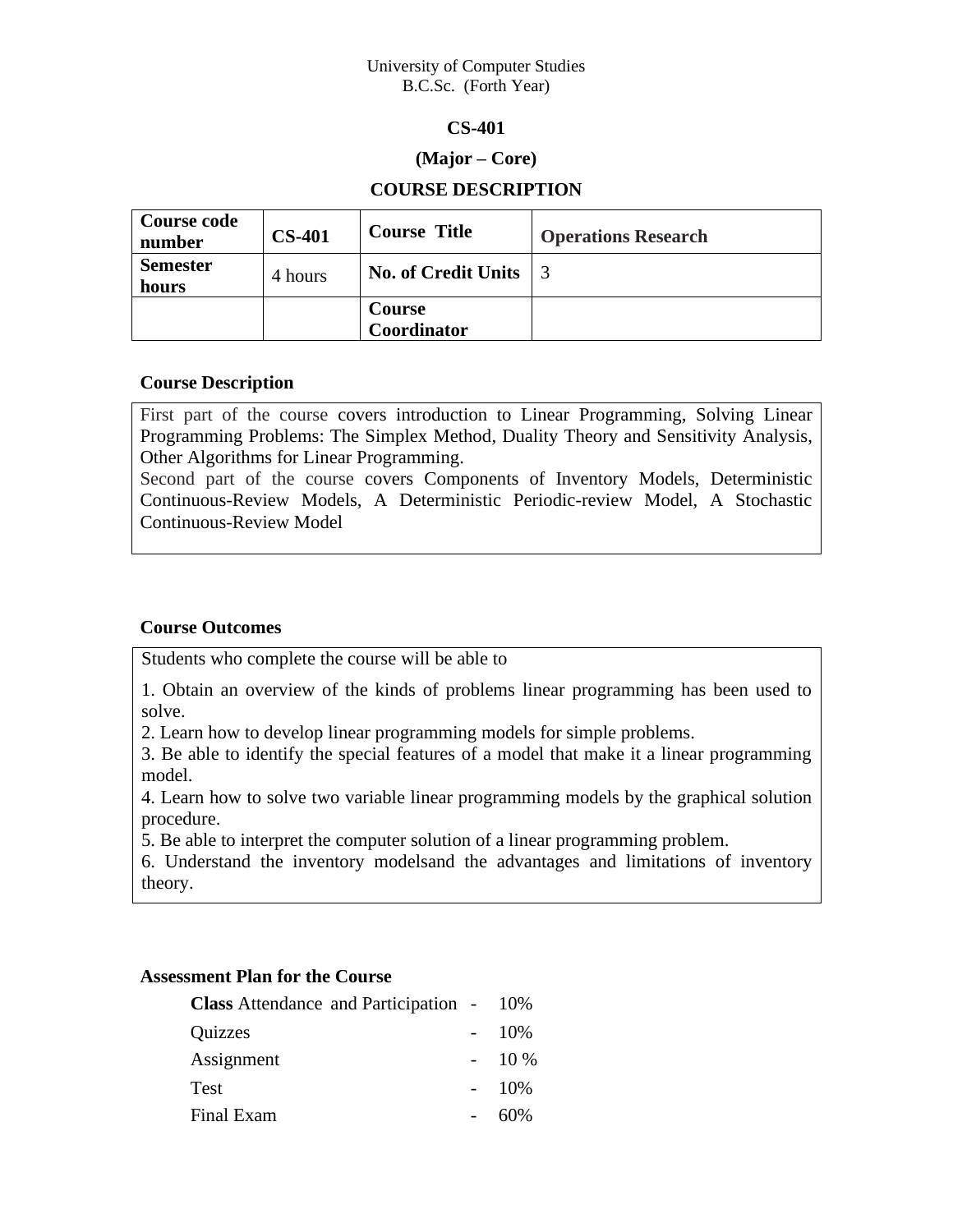## **Class Attendance and Participation Policy:**

#### • **Attendance**

Class attendance is **mandatory**. Most of the material you will learn will be covered in the lectures, so it is important that you not miss any of them. You are expected to show up on time for class, and stay for the whole lecture. Students are expected to attend each class, to complete any required preparatory work (including assigned reading) and to participate actively in lectures, discussions and exercises.

• Mobile phones **must** be silenced and put away for the entire lecture unless use is specified by the instructor. You may not make or receive calls on your cell phone, or send or receive text messages during lectures.

• You are responsible for all material sent as email. Ignorance of such material is no excuse. You are responsible for all materials presented in the lectures.

• Your conduct in class should be conducive towards a positive learning environment for your class mates as well as yourself.

#### • **Quizzes, assignments, tests and Exam**

Your performance in this class will be evaluated using your scores for attendance, quizzes, homework assignments, two tests and one final examination. There are no planned extra credit projects or assignments to improve your grade.

We will take a short quiz for every lecture.

There will be 13 homework assignments, roughly one per week. Please show all your work and write or type your assignments neatly. Credit cannot be given for answers without work (except on true-false, always-sometimes-never, or other multiple choice questions).

Test will start after two or three chapters finished and the coordinator will announce the date for the test.

Any assignment or quiz or test is simply missed, regardless of the reason why (e.g. illness, work, traffic, car trouble, computer problems, death, etc.), and **earns a grade of zero**. You are strongly encouraged to complete all assignments and attend all quizzes so that you can check that you understand the material and can throw out bad grades, or grades for which you had to miss an assignment or quiz for a valid reason.

## **Late submissions will not be accepted for any graded activity for any reason.**

#### • **There are no extra credit opportunities.**

Students may not do additional work nor resubmit any graded activity to raise a final grade.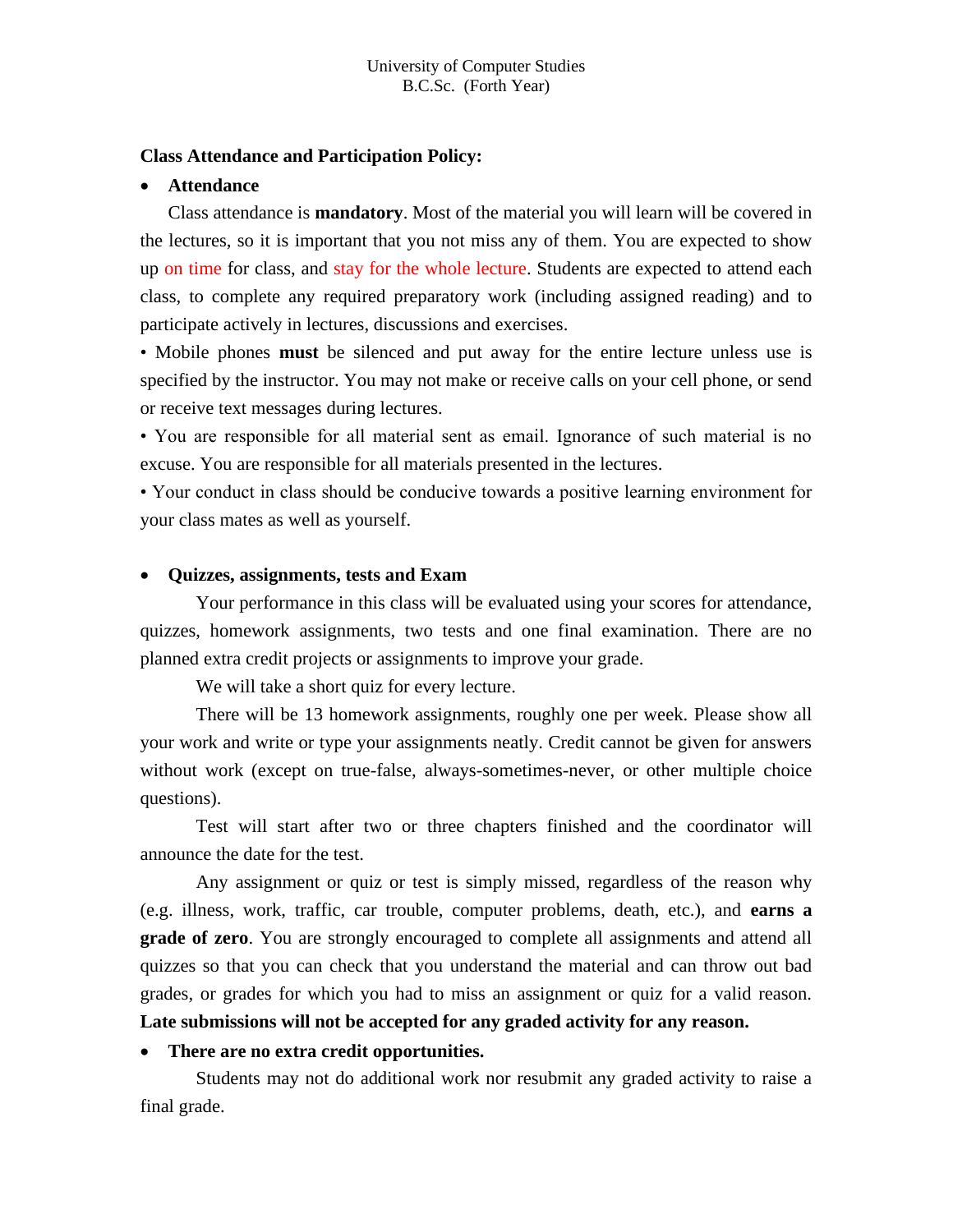# • **Exam**

The exam will be conducted on-campus, in a classroom. The dates/times/locations will be posted on Board as soon as possible.

For this course, the following additional requirements are specified:

All work submitted for a grade must have been prepared by the individual student. Students are expressly prohibited from sharing any work that has been or will be submitted for a grade, in progress or completed, for this course in any manner with a person other than the instructor and teaching assistant(s) assigned to this course). Specifically, students may not do the following, including but not limited to:

- Discuss questions, example problems, or example work with another person that leads to a similar solution to work submitted for a grade.
- Give to, show, or receive from another person (intentionally, or accidentally because the work was not protected) a partial, completed, or graded solution.
- Ask another person about the completion or correctness of an assignment.
- Post questions or a partial, completed, or graded solution electronically (e.g. a Web site).
- All work must be newly created by the individual student for this course. Any usage of work developed for another course, or for this course in a prior semester, is strictly prohibited without prior approval from the instructor.
- Posting or sharing course content (e.g. instructor provided lecture notes, assignment directions, assignment questions, or anything not created solely by the student), using any non-electronic or electronic medium (e.g. web site, FTP site, any location where it is accessible to someone other than the individual student, instructor and/or teaching assistant(s)) constitutes copyright infringement and is strictly prohibited without prior approval from the instructor.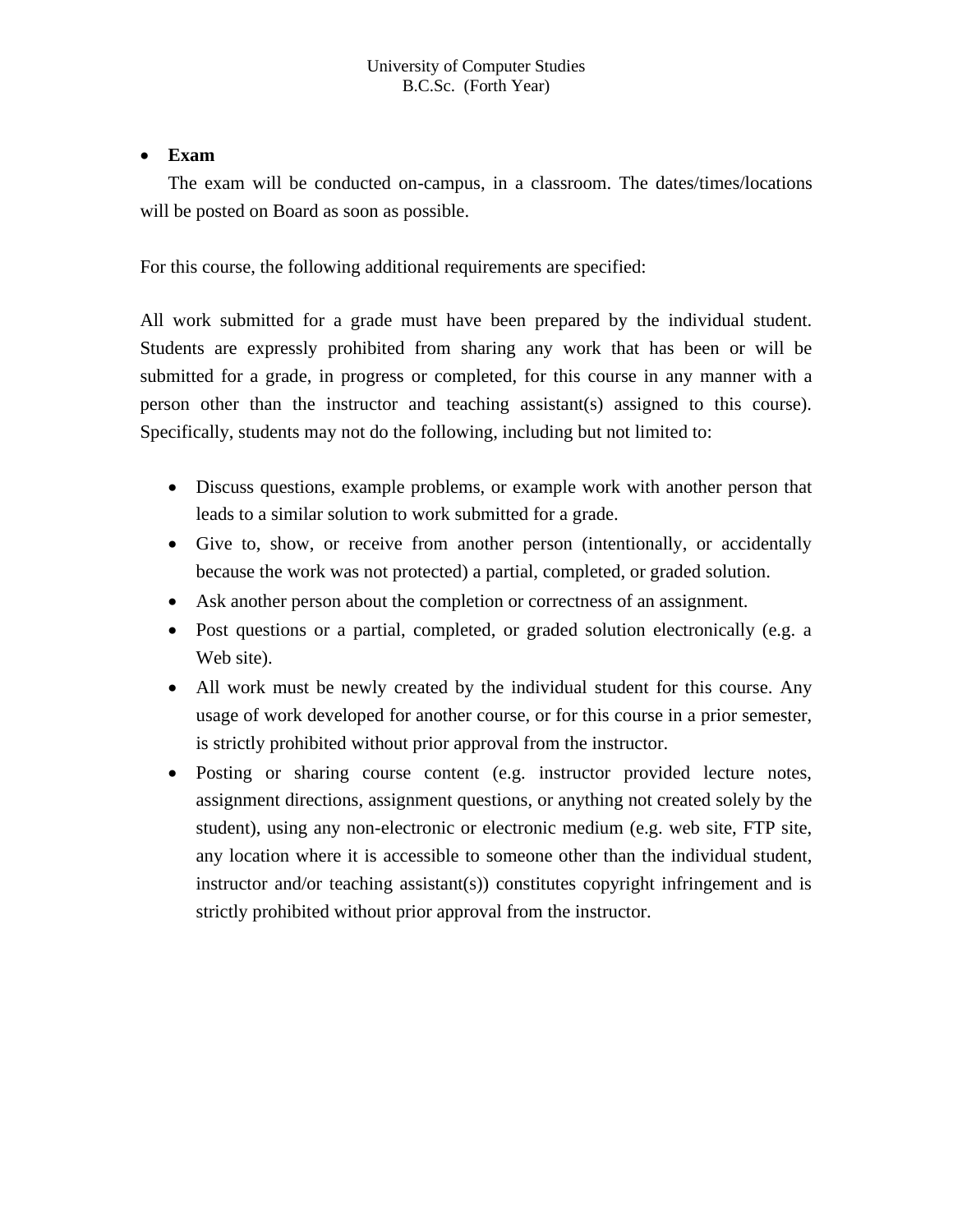# **Tentative Lesson**

| N <sub>0</sub> | <b>Topics</b>                                                                      | <b>Week</b> | <b>Remark</b> |
|----------------|------------------------------------------------------------------------------------|-------------|---------------|
| $\mathbf I$    | <b>Chapter 3 Introduction to Linear</b><br>Programming                             |             |               |
| $\mathbf{1}$   | 3.1 Prototype Example,                                                             | Week 1      | Assignment 1  |
| $\overline{2}$ | 3.2 The Linear Programming Model                                                   | Week 2      | Assignment 2  |
| 3              | 3.3 Assumptions of Linear Programming                                              | Week 3      |               |
|                | 3.4 Additional Examples                                                            |             | Assignment 3  |
| $\overline{4}$ | 3.5 Some Case Studies<br>Week 4                                                    |             |               |
| 5              | 3.6 Displaying and Solving Linear Programming<br>Models on a Spreetsheet           |             | Assignment 4  |
| $\mathbf{I}$   | <b>Chapter 4 Solving Linear Programming</b><br><b>Problems: The Simplex Method</b> |             |               |
| 6              | 4.1 The Essence of The Simplex Method                                              | Week 5      | Assignment 5  |
| 7              | 4.2 Setting Up The Simplex Method                                                  | Week 6      |               |
| 8              | 4.3 The Algebra of The Simplex Method                                              |             | Assignment 6  |
| 9              | 4.4 The Simplex Method In Tabular Form                                             | Week 7      | Assignment 7  |
| 10             | 4.5 Tie Breaking In The Simplex                                                    | Week 8      |               |
| 11             | 4.6 Adapting To Other Model Forms                                                  |             |               |
|                | <b>Test I</b>                                                                      |             |               |
| III            | <b>Chapter 6 Duality Theory and Sensitivity</b><br><b>Analysis</b>                 |             |               |
| 12             | 6.1 The Essence of Duality Theory                                                  | Week 9      | Assignment 8  |
| 13             | 6.2 Economic Interpretation of Duality                                             |             |               |
| 14             | 6.3 Primal-Dual Relationships                                                      | Week 10     |               |
| 15             | 6.4 Adapting To Other PrimalForms                                                  |             | Assignment 9  |
| IV             | <b>Chapter 7 Other Algorithms for Linear</b><br>Programming                        |             |               |
| 16             | 7.1 The Dual Simplex Method                                                        | Week 11     | Assignment 10 |
| $\mathbf{V}$   | <b>Chapter 19 Inventory Theory</b>                                                 |             |               |
| 17             | 19.1 Examples                                                                      | Week 12     |               |